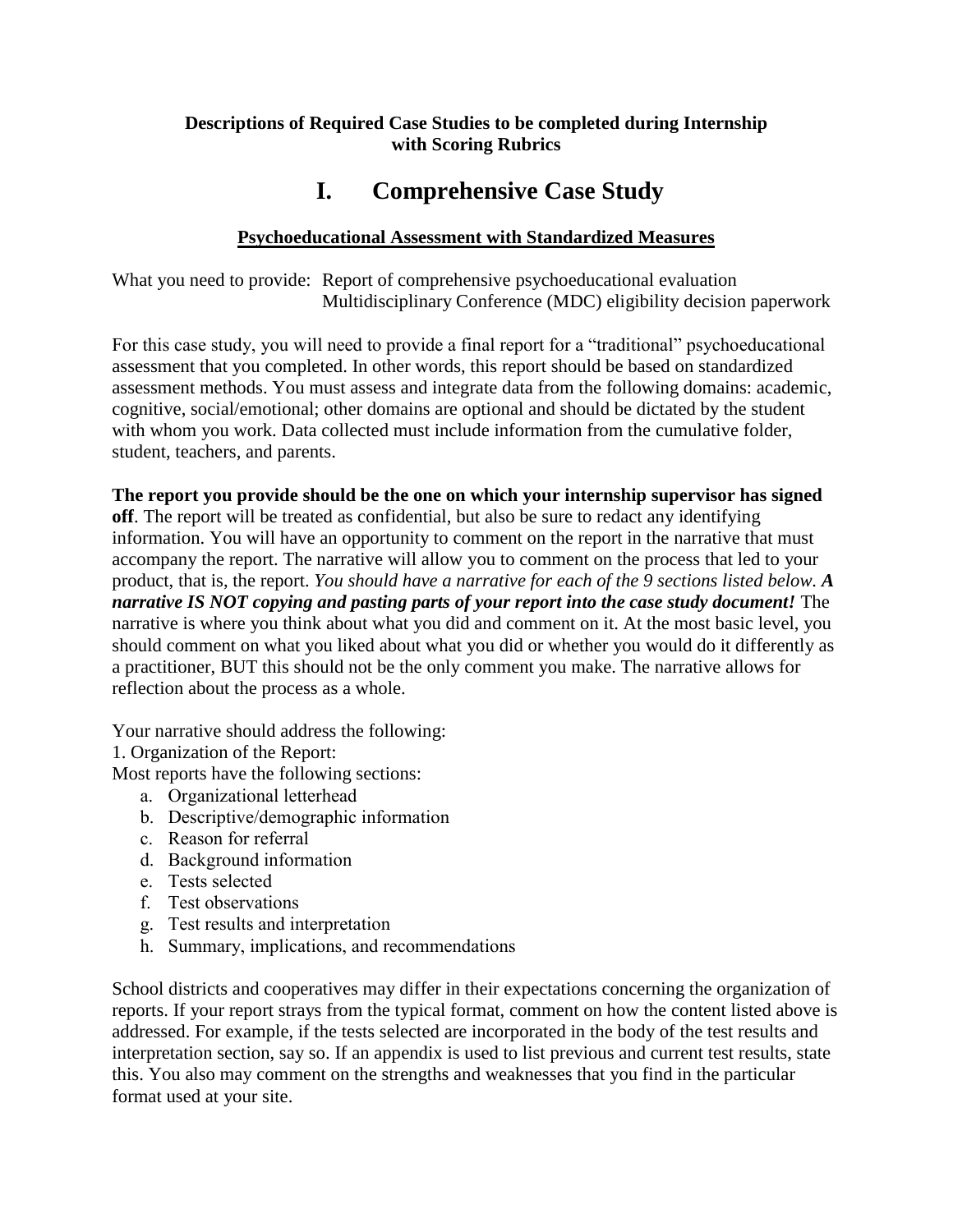### 2. Referral Question(s)/Problem(s):

The referral question(s) or problem(s) form the basis for conceptualizing the case and guide the assessment. Again, some sites like these to be stated as questions, others use this section to explain why the evaluation is being conducted. In either case, the reason for referral becomes your initial working hypothesis (or hypotheses). If your working hypothesis(es) are not clear from your report, explain them here.

### 3. Background Information:

This section should include all relevant data: cultural background, family, birth and developmental issues when relevant, education, academic performance, onset of difficulty, and prior intervention. Also, any health issues, physical disabilities, medications, family health history, should be included when relevant.

4. Choice of Assessment Measures: These should be tailored to the referral question and to the student, to the extent that is possible. Where there are constraints on the choice of instruments, explain. Use the latest versions of the instrument. Use measures such as interviews, tests, rating scales, direct observation, review of records, etc. When possible, interview the child, the parents, teachers, or other informants.

### 5. Linking Data to Inferences:

The inferences need to be valid representations of the assessment data. Only make those inferences for which the assessment or test is valid. The link between the data collected, inferences, conclusions, and recommendations should be clear. The content of the assessment report should answer the referral question, provide a clear understanding of the strengths, deficits, interests, and general functioning of the student, and distinguish between aspects of the individual that appear to be certain from those that are questionable. The report should also provide alternative explanations for the findings, where relevant. Rather than provide all the data in detail, summarize what the data indicate with respect to the referral problem/initial hypothesis. The conceptualization should include an ecological perspective. In particular, the report should explicitly consider contextual factors that affect the individual, including cultural and linguistic factors. Explain the connection between the referral problem and contextual factors.

## 6. Language:

Avoid colloquial expressions (e.g., mom), jargon, and pejorative or judgmental language. Write clearly and in language that all can understand (teachers, parents, etc.). Write in specifics rather than in overly broad generalizations. If a diagnostic category is used (e.g., attention deficit hyperactivity disorder), describe specifically what behaviors are relevant for this case.

### 7. Summary and Recommendations:

Summarize the important findings and provide recommendations. Recommendations should be linked to assessment data, background information, and contextual factors, such as cultural and linguistic factors. Recommendations should take into consideration empirically-supported strategies. Recommendations should be both practical and specific. In addition, recommendations should build upon the student's strengths and/or interests, as well as his/her difficulties and also the opportunities and constraints in the student's environment.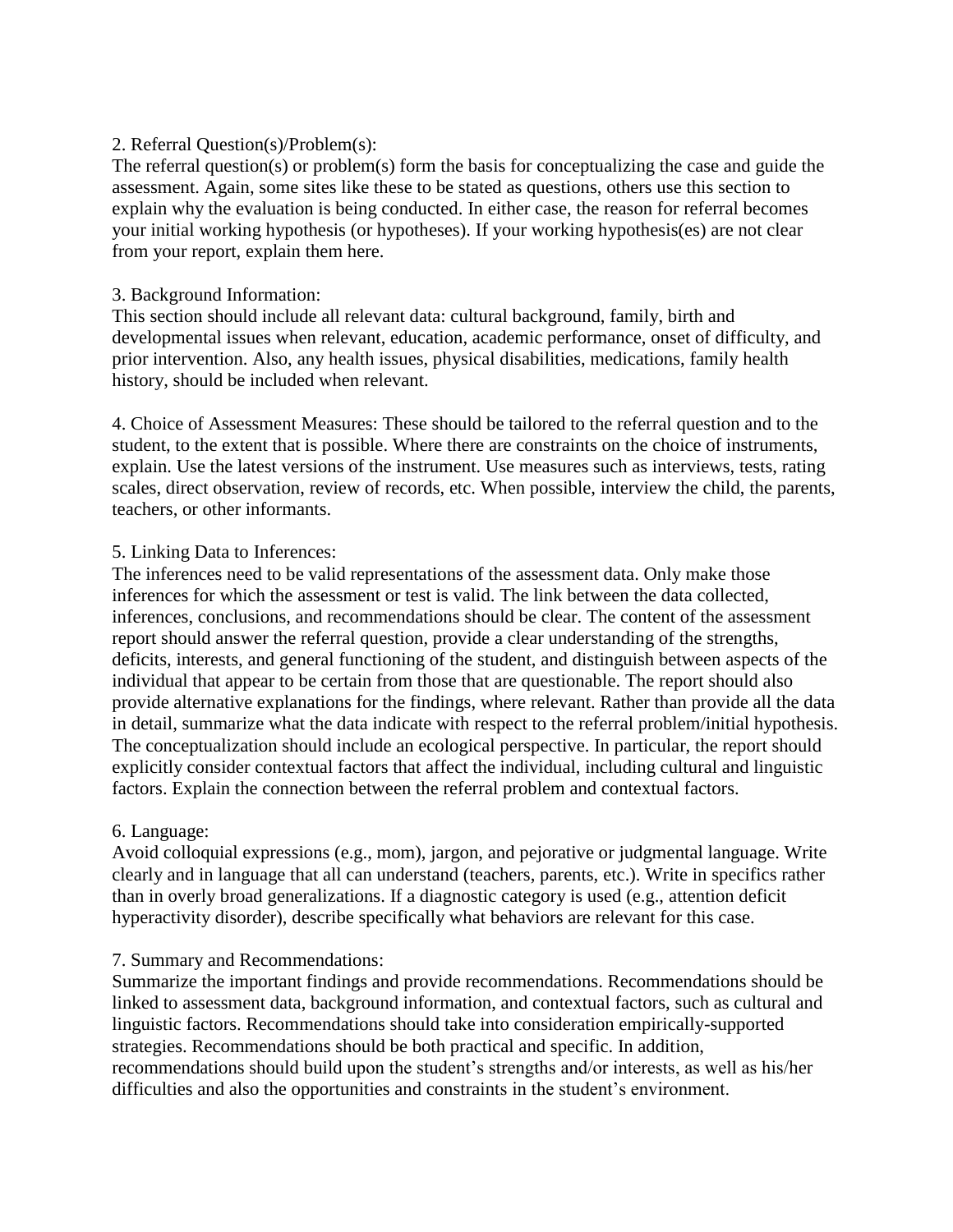### 8. Ethical and Legal Issues:

Indicate how you abided by relevant NASP ethical standards in conducting the assessment and reporting the results. Cite the specific standards. Using the MDC Eligibility Conference paperwork, indicate how you abided by relevant state and national laws or regulations. Cite the specific laws or regulations.

## 9. Comment on Information Technology:

Summarize what information technologies you used during the assessment (e.g., computer scoring program), analyzing the data (e.g., graphing of data), or writing the report (e.g., digital databases to find research articles or intervention strategies).

## **Evaluation of Case Study**

Each of the nine (9) "sections" outlined above will be considered when evaluating the comprehensive psychoeducational case study. The following ratings will be used to indicate the quality of the comprehensive psychoeducational report and accompanying narrative:

3 = Pass: Student demonstrates mastery, requiring little or no additional supervision.

2 = Minimal Pass: Meets expectations for level of training; it is understood that continued practice and supervision are required.

1 = Needs Improvement: Does not meet expectations for level of training; the student needs much more practice and supervision. Remediation will be discussed with the student and his/her internship supervisor.

If the student obtains a score of 18 across all areas, s/he earns an overall passing score for the case study.

NASP Domains Addressed:

1 Data-Based Decision-Making and Accountability

3 Interventions and Instructional Support

8 Diversity in Development and Learning

10 Legal, Ethical, and Professional Practice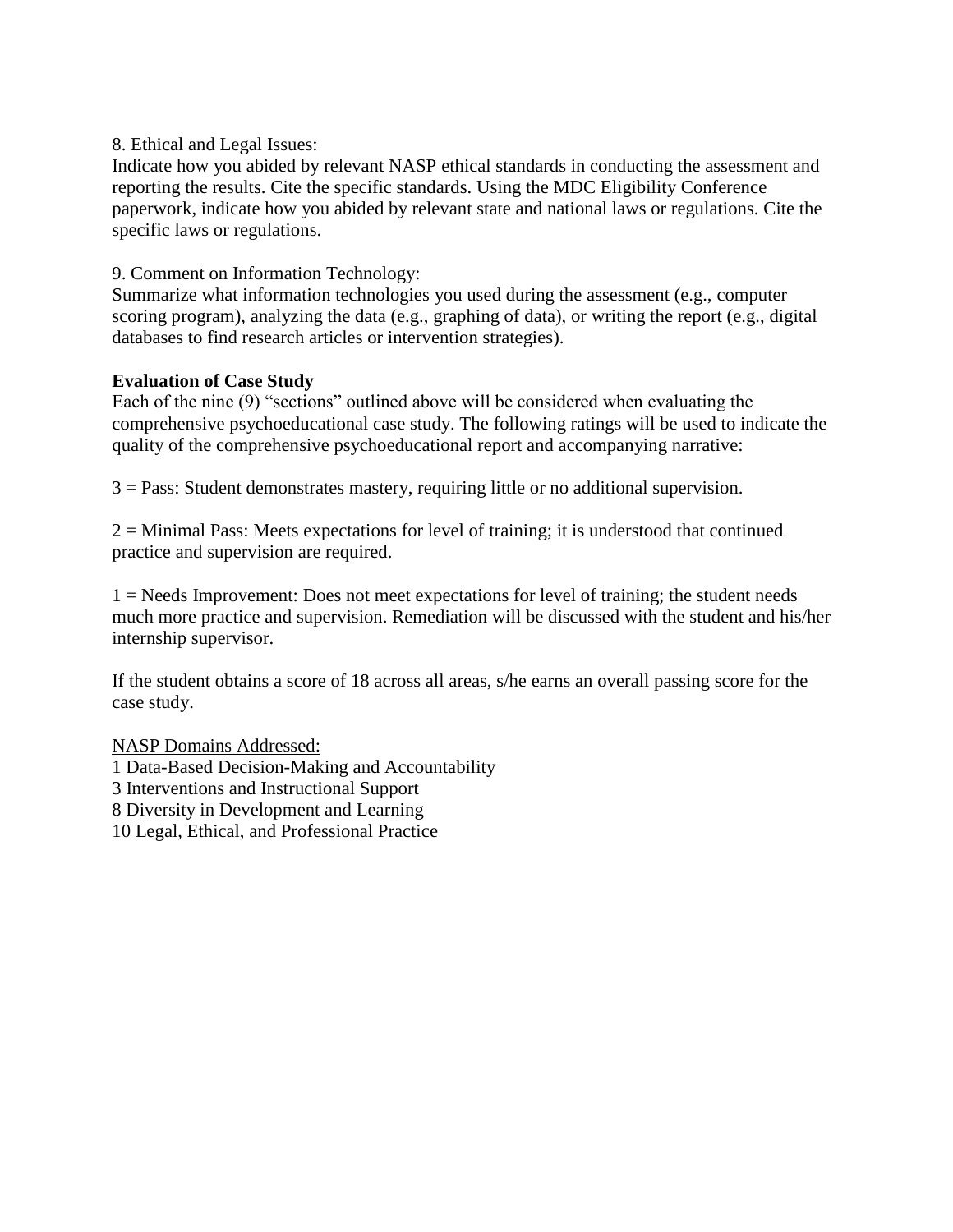# **II. Consultation Case Study**

### **Consultation Case**

What you will need to provide: Behavioral consultation report Supporting documents

For this case study, you will need to provide documentation of a behavioral consultation case study. This case could be an informal consultation or a more formal consultation case that has been referred for a functional behavior analysis. Your report will be evaluated on the four-step problem solving process: Problem Identification, Problem Analysis, Intervention, and Problem Evaluation.

The report must address each of these areas and meet the criteria specified on the attached rubric. Note that this rubric titled "National Association of School Psychologists Report on Case Study Evaluation" is one requirement for individuals seeking the Nationally Certified School Psychologist (NCSP) credential, who have not graduated from an approved program.

Again, this is a report that should be ready for your current internship site supervisor's signature. The report will be treated as confidential, but be sure to redact any identifying information.

### 1. District/cooperative Orientation to Behavioral Consultation Cases

School districts and cooperatives may have different philosophies and approaches regarding the implementation of behavioral supports for students. In your narrative, briefly state your district or cooperative's orientation to the implementation of positive behavioral supports. This would also be the place to outline the district or cooperative's Tier I/universal screening/benchmarking procedures, if they exist. Also, state the district or cooperative's pre-referral intervention process and how behavioral consultation fits within this framework. Depending on your school district, this may include Positive Behavioral Intervention Support (PBIS) or other systematic behavior supports for students.

### 2. Referral Question(s)/Problem(s)

The referral question(s) or problem(s) form the basis for the reason you are working with a student. The reason for referral also guides the problem solving process. The basic questions are: Why are you working with this student? What is your goal in working with this student?

### 3. Background information

This section should include all **relevant** data: cultural background, family, birth and developmental issues when relevant, education, academic performance, onset of difficulty, and prior intervention. Also, any health issues, physical disabilities, medications, family health history, should be included when relevant. Data could include information from the cumulative folder, student, teachers, and parents. Note we discussed this in class as distal antecedents during the interview process. For this report, you would want to verify the distal antecedents if you thought there were any that are directly impacting the identified concern.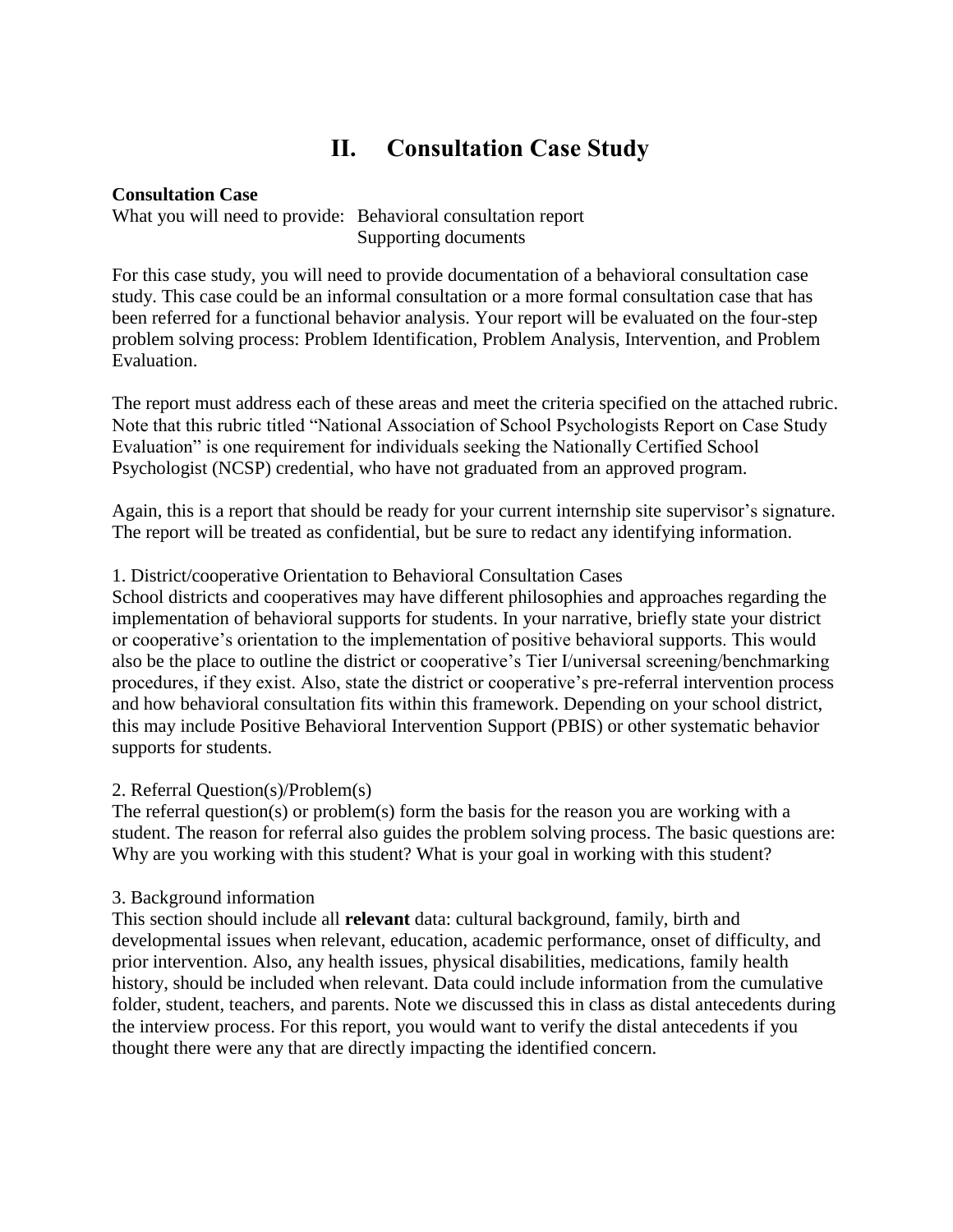### 4. Problem Identification

You need to address how the problem is operationalized. Provide support for your operational definition from both the consultation with the teacher and behavioral observations. The operational definition should be objective, clear, and complete. The problem identification discussion needs to consider the components from the NCSP problem-solving rubric provided in PSY 591 (Behavioral Consultation).

### 5. Problem Analysis

You need to address your analysis of the behavior. Provide support for your analysis from both the consultation with the teacher and behavioral observations. What is the function of this behavior? The problem analysis discussion needs to consider the components from the NCSP problem-solving rubric provided in PSY 591 (Behavioral Consultation).

### 6. Intervention

You need to clearly state how your intervention is tied to the identified problem and the analysis of this problem. How does your intervention address the function of the behavior? Make sure you clearly articulate how this intervention is evidence based. Discuss information about this intervention that supports it is evidence based. The intervention discussion needs to consider the components from the NCSP problem-solving rubric provided in PSY 591 (Behavioral Consultation).

### 7. Problem Evaluation

You need to clearly explain whether the data collected shows that the problem behavior was addressed. You need to address generalization of change or transfer of training. The problem evaluation discussion needs to consider the components from the NCSP problem-solving rubric provided in PSY 591 (Behavioral Consultation).

### 8. Goal Attainment Scaling (GAS)

You need to develop a goal attainment scale that clearly shows the behavior was addressed and the level of success achieved. Think about whether this goal was appropriate for the student given the current concerns and environment. The GAS could be part of the report to turn into the school or it could be a separate document for this analysis. You need to report how this scale was developed and what rating the student would receive. The rating should be clearly marked on the final GAS turned in with the report.

### 9. Ethical and Legal Issues:

Indicate how you abided by relevant NASP ethical standards in conducting the assessment and reporting the results. Cite the specific standards. Indicate how you abided by relevant state and national laws or regulations. Cite the specific laws or regulations.

### 10. Comment on Information Technology:

Summarize what information technologies you used during the assessment (e.g., computer scoring program), analyzing the data (e.g., graphing of data), or writing the report (e.g., digital databases to find research articles or intervention strategies).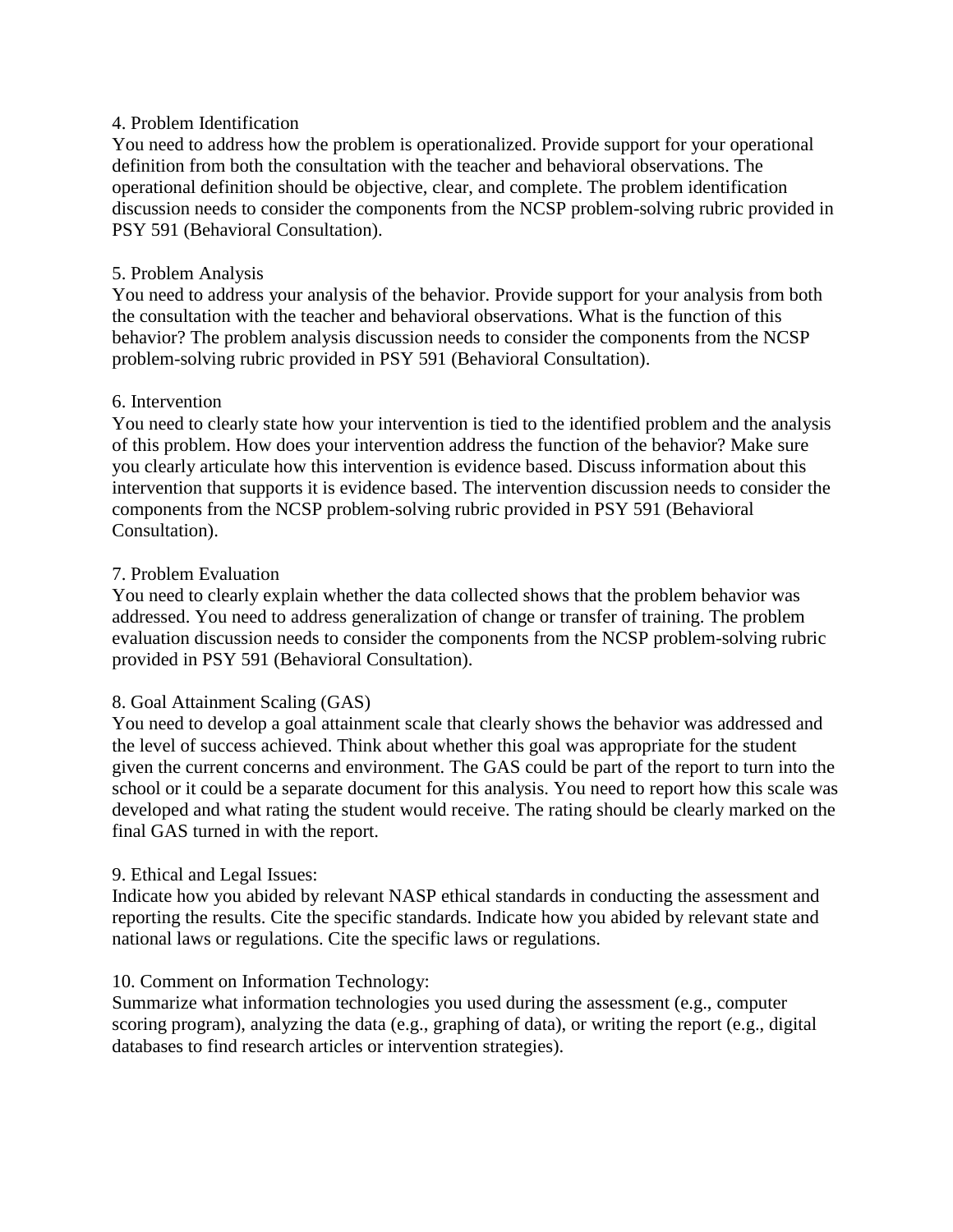### **Evaluation of Case Study**

Each of the ten "sections" outlined above will be considered when evaluating the behavioral consultation case study. The following ratings will be used to indicate the quality of the behavioral consultation case study and accompanying narrative:

3 = Pass: Student demonstrates mastery, requiring little or no additional supervision.

2 = Minimal Pass: Meets expectations for level of training; it is understood that continued practice and supervision are required.

1 = Needs Improvement: Does not meet expectations for level of training; the student needs much more practice and supervision. Remediation will be discussed with the student and his/her internship supervisor.

If the student obtains a score of 20 across all areas, s/he earns an overall passing score for the case study.

NASP Domains Addressed

- 1 Data-Based Decision-Making and Accountability
- 2 Consultation and Collaboration
- 4 Interventions and Mental Health Services to Develop Social and Life Skills
- 7 Family-School Collaboration Services
- 8 Diversity in Development and Learning
- 9 Research and Program Evaluation
- 10 Legal, Ethical, and Professional Practice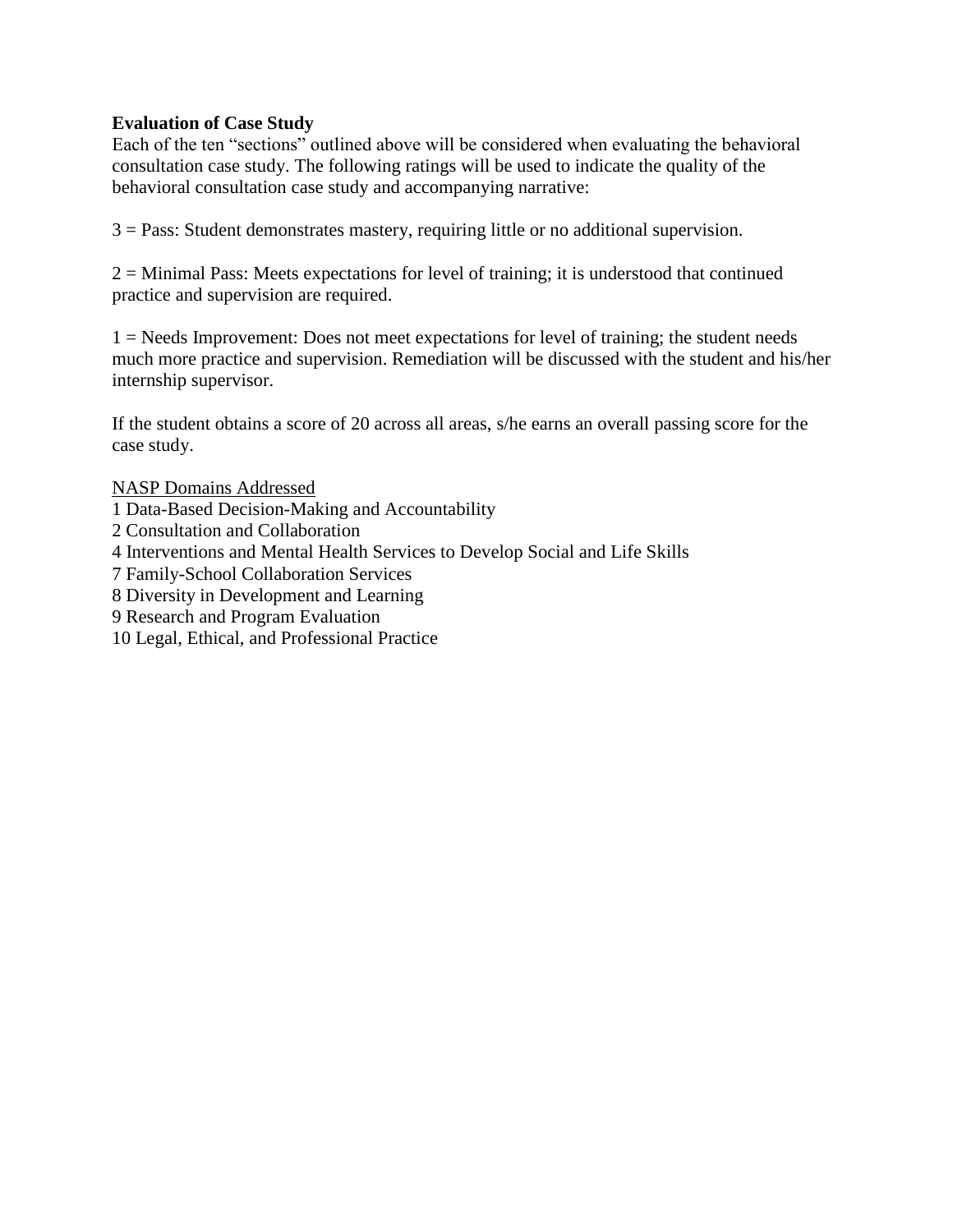# **NATIONAL ASSOCIATION OF SCHOOL PSYCHOLOGISTS NATIONALLY CERTIFIED SCHOOL PSYCHOLOGIST (NCSP) REPORT ON CASE STUDY EVALUATION**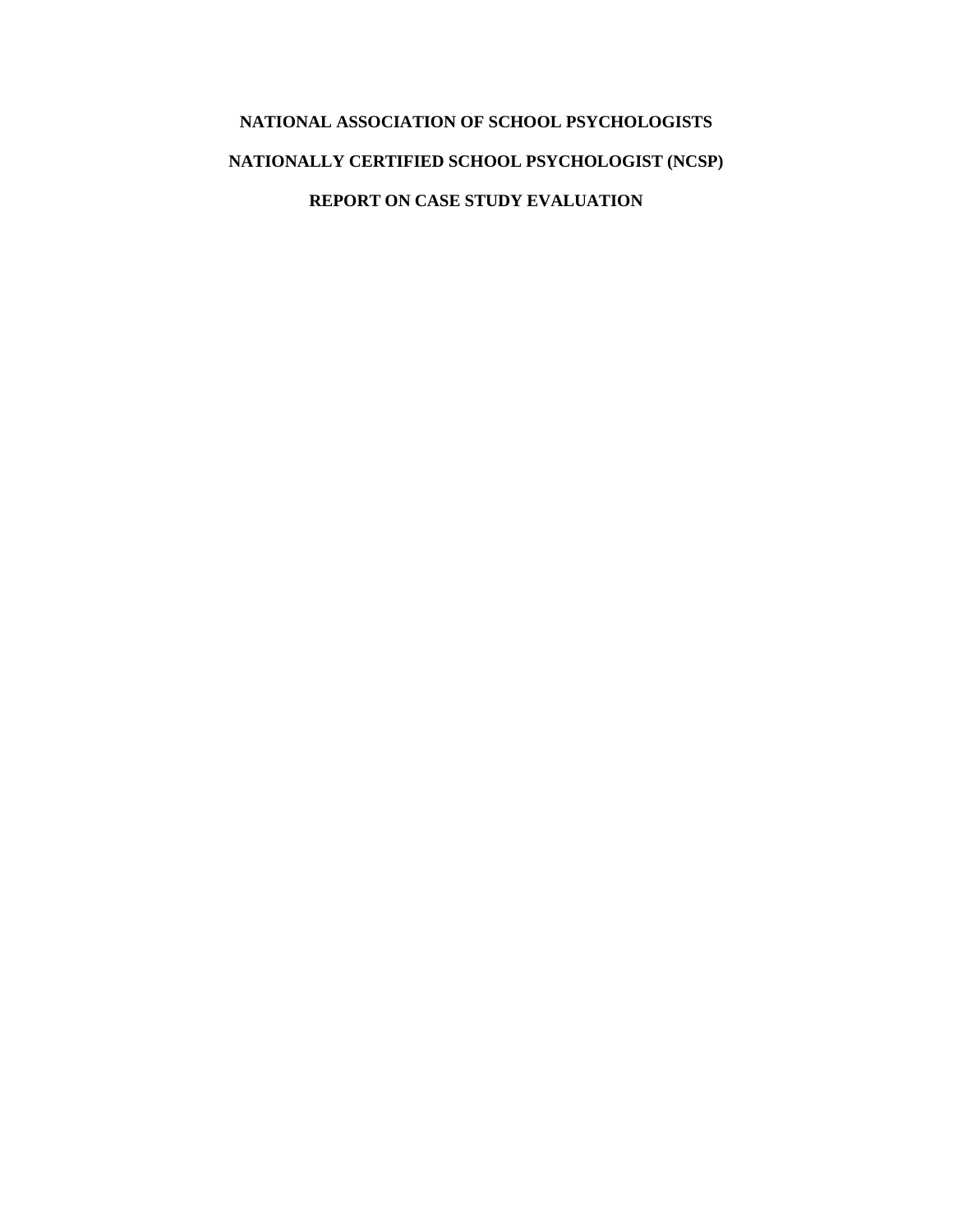|        | <b>Very Effective</b>                                                                                                           | <b>Effective</b>                                                                                                            | <b>Needs Development/</b><br><b>Lacks Documentation</b>                                                           |
|--------|---------------------------------------------------------------------------------------------------------------------------------|-----------------------------------------------------------------------------------------------------------------------------|-------------------------------------------------------------------------------------------------------------------|
| 1.1    | The student's behavior<br>is defined in the context of<br>appropriate grade and/or<br>peer expectations (e.g.,<br>local norms). | The student's behavior<br>is operationally defined.                                                                         | The student's<br>behavior is identified but<br>not operationally defined.                                         |
| 1.2    |                                                                                                                                 | The problem is<br>collaboratively defined.                                                                                  | The problem is not<br>collaboratively defined.                                                                    |
| 1.3    | The discrepancy<br>between current and<br>desired level of<br>performance is explained.                                         | The behavior is<br>operationally defined or<br>quantified in terms of<br>both current and desired<br>levels of performance. | The behavior is not<br>operationally defined in<br>terms of both current and<br>desired levels of<br>performance. |
| 1.4    | Baseline includes the<br>student's behavior and<br>peer/grade norms and<br>expectations with<br>computed trend lines.           | A baseline for the<br>student behavior is<br>established using<br>sufficient data.                                          | A baseline for the<br>student's behavior is not<br>established or has<br>insufficient data.                       |
| 1.5    |                                                                                                                                 | The student's<br>behavior is identified as a<br>skill and/or performance<br>deficit.                                        | The student's<br>behavior is not identified<br>as a skill and/or<br>performance deficit.                          |
| 1.6    |                                                                                                                                 | Parents/guardians and<br>teachers are involved in<br>the problem-identification<br>process.                                 | Parents/guardians and<br>teachers are not involved<br>in the problem-<br>identification process.                  |
| RATING | <b>Very Effective</b>                                                                                                           | <b>Effective</b>                                                                                                            | <b>Needs Development/</b><br><b>Lacks Documentation</b>                                                           |

# **Section 1: Problem Identification**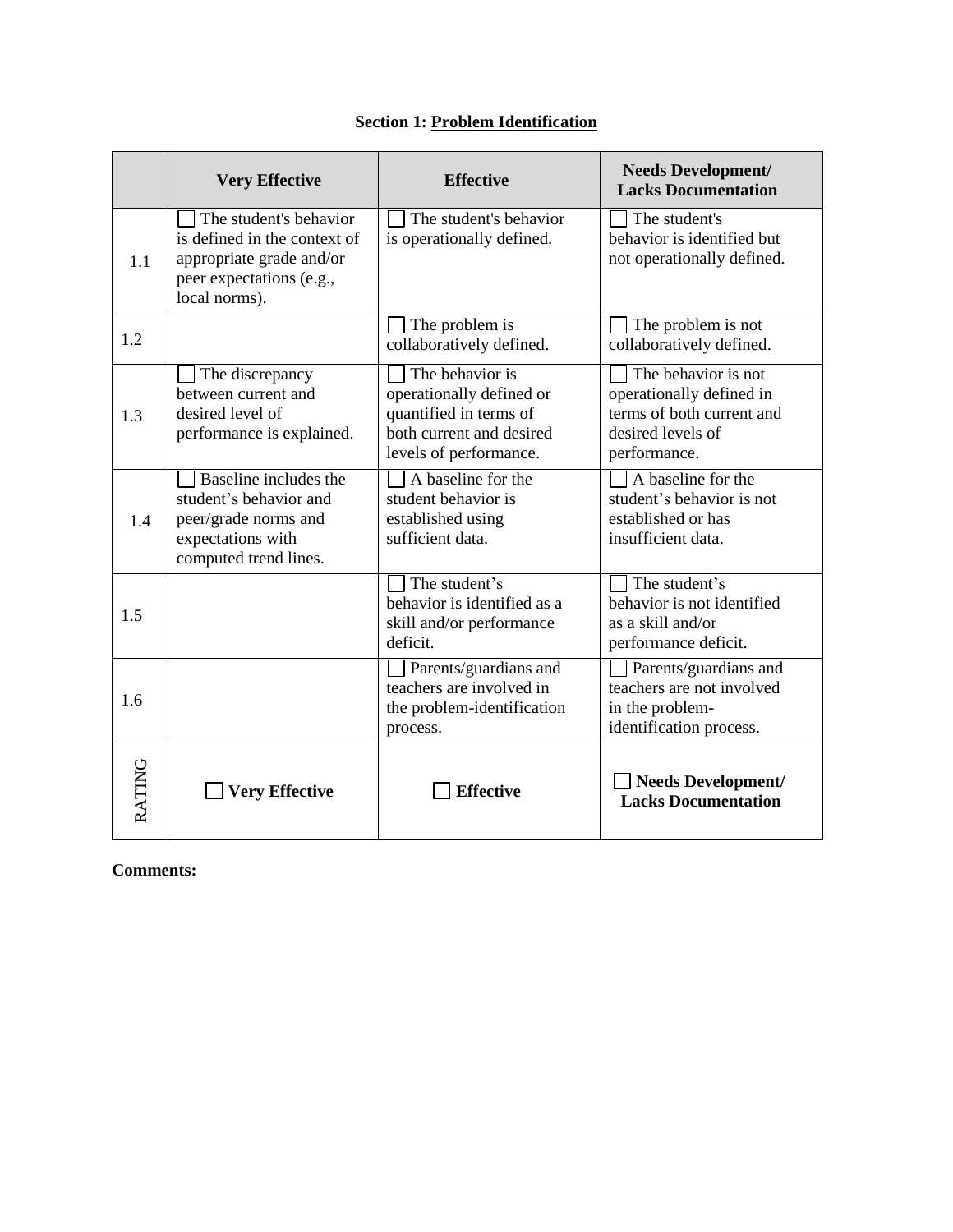|        | <b>Very Effective</b>                                                                  | <b>Effective</b>                                                                                                                                                                                                                                                                                                | <b>Needs Development/</b><br><b>Lacks Documentation</b>                                                                           |
|--------|----------------------------------------------------------------------------------------|-----------------------------------------------------------------------------------------------------------------------------------------------------------------------------------------------------------------------------------------------------------------------------------------------------------------|-----------------------------------------------------------------------------------------------------------------------------------|
| 2.1    | Hypotheses are<br>generated through<br>collaboration with teacher<br>and/or parent.    | One or more<br>hypotheses are developed<br>to identify the functions<br>that the behavior serves<br>and/or the conditions<br>under which the behavior<br>is occurring or has<br>developed in two or more<br>of the following areas:<br>child factors, curriculum,<br>peers, teacher, classroom,<br>and/or home. | Hypotheses are not<br>developed, hypotheses<br>are developed in only<br>one area and/or<br>hypotheses are not<br>measurable.      |
| 2.2    | There are multiple<br>sources of data that<br>converge on each proposed<br>hypothesis. | There is evidence that<br>appropriate data are<br>collected to confirm or<br>reject the proposed<br>hypotheses. Appropriate<br>data include one or more<br>of the following: record<br>review, interview,<br>observation, testing, and<br>self-report.                                                          | Appropriate data are<br>not collected to confirm<br>or reject the hypotheses.                                                     |
| 2.3    |                                                                                        | Hypotheses reflect an<br>awareness of issues of<br>diversity (e.g., physical,<br>social, linguistic,<br>cultural).                                                                                                                                                                                              | Hypotheses do not<br>reflect an awareness of<br>issues related to diversity<br>(e.g., physical, social,<br>linguistic, cultural). |
| RATING | <b>Very Effective</b>                                                                  | <b>Effective</b>                                                                                                                                                                                                                                                                                                | <b>Needs Development/</b><br><b>Lacks Documentation</b>                                                                           |

# **Section 2: Problem Analysis**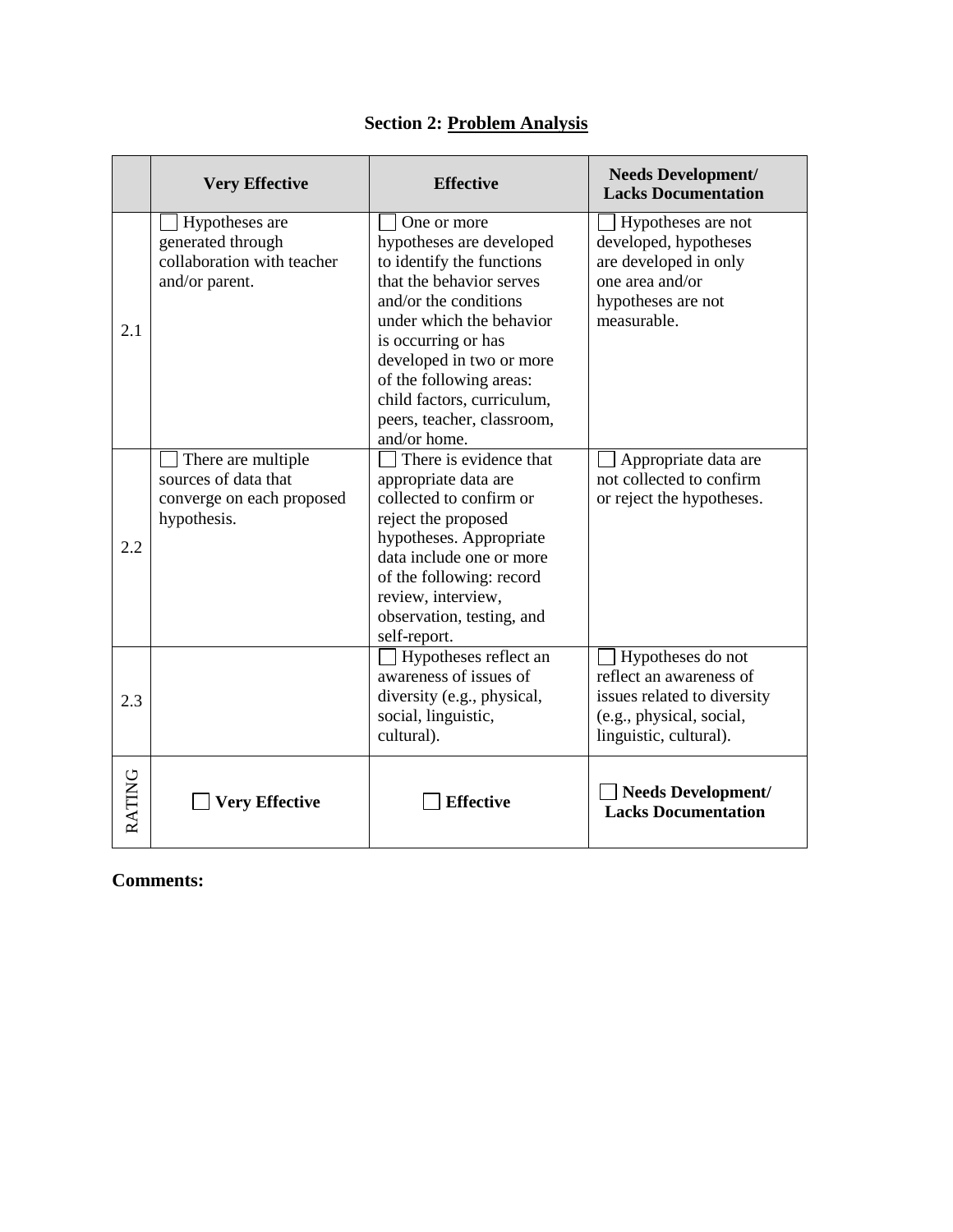# **Section 3: Intervention**

|               | <b>Effective</b>                                                                                                                                                                | <b>Needs Development/</b><br><b>Lacks Documentation</b>                                                                                                                                     |
|---------------|---------------------------------------------------------------------------------------------------------------------------------------------------------------------------------|---------------------------------------------------------------------------------------------------------------------------------------------------------------------------------------------|
| 3.1           | Intervention is linked to observable,<br>measurable goal statement(s).                                                                                                          | Intervention is not linked to<br>observable, measurable goal<br>statement(s).                                                                                                               |
| 3.2           | Intervention(s) selection is based on<br>data from problem analysis and<br>hypothesis testing.                                                                                  | Intervention(s) selection is not based<br>on data from problem analysis and<br>hypothesis testing.                                                                                          |
| 3.3           | Intervention(s) is evidence-based<br>(e.g., research literature, functional<br>analysis, single case design analysis).                                                          | Intervention(s) is not evidence-based<br>(e.g., research literature, functional<br>analysis, single case design analysis).                                                                  |
| 3.4           | Intervention(s) is developed<br>collaboratively.                                                                                                                                | Intervention(s) is not developed<br>collaboratively.                                                                                                                                        |
| 3.5           | Intervention(s) reflects sensitivity to<br>individual differences, resources,<br>classroom practices, and other system<br>issues. Acceptability of intervention is<br>verified. | Intervention(s) does not reflect<br>sensitivity to individual differences,<br>resources, classroom practices, and<br>other system issues. Acceptability of<br>intervention is not verified. |
| 3.6           | Logistics of setting, time, resources<br>and personnel are included in the<br>intervention plan.                                                                                | Logistics of setting, time, resources<br>and personnel are not included in the<br>intervention plan.                                                                                        |
| 3.7           | Intervention selection considers<br>unintended outcomes or limitations.                                                                                                         | Intervention selection does not<br>consider unintended outcomes or<br>limitations.                                                                                                          |
| 3.8           | Intervention is monitored and data<br>are provided to ensure that it is<br>implemented as designed.                                                                             | Treatment integrity is not monitored.                                                                                                                                                       |
| <b>RATING</b> | <b>Effective</b>                                                                                                                                                                | Needs Development/<br><b>Lacks Documentation</b>                                                                                                                                            |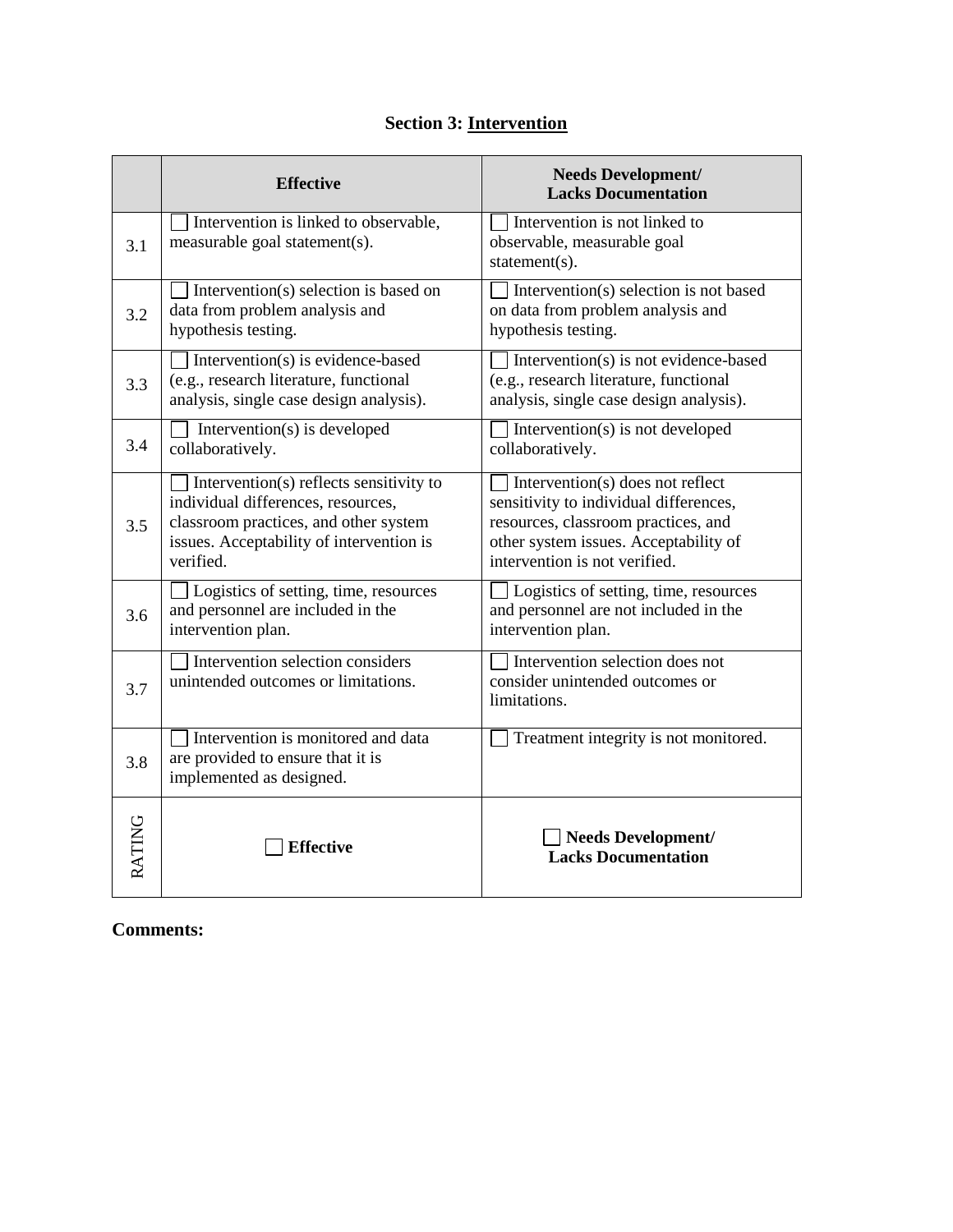| <b>Section 4: Evaluation</b> |  |  |
|------------------------------|--|--|
|                              |  |  |

|               | <b>Very Effective</b>                                                                                                                                                                                                                                   | <b>Effective</b>                                                                                                                                                                                    | <b>Needs Development/</b><br><b>Lacks Documentation</b>                                     |
|---------------|---------------------------------------------------------------------------------------------------------------------------------------------------------------------------------------------------------------------------------------------------------|-----------------------------------------------------------------------------------------------------------------------------------------------------------------------------------------------------|---------------------------------------------------------------------------------------------|
| 4.1           | Charting includes<br>student performance trend<br>lines, and/or goal lines.                                                                                                                                                                             | Progress monitoring<br>data are demonstrated<br>on a chart.                                                                                                                                         | Progress monitoring<br>data are not demonstrated<br>on a chart.                             |
| 4.2           | Progress monitoring<br>data are demonstrated to<br>be effective when<br>compared to data<br>generated from multiple<br>sources/settings.                                                                                                                | Progress monitoring<br>data are demonstrated to<br>be effective when<br>compared to baseline<br>data.                                                                                               | Intervention is not<br>demonstrated to be<br>effective through data<br>comparison.          |
| 4.3           | Response to<br>intervention data are used<br>to inform problem solving<br>and decision making.<br>Single case design was<br>specified (e.g., changing<br>criterion, parametric,<br>component analysis,<br>multiple baseline,<br>alternating treatment). | Data are used to<br>inform further problem<br>solving and decision<br>making (i.e.,<br>continuation of<br>intervention,<br>modification of<br>intervention, and<br>maintenance of<br>intervention). | Data are not used to<br>inform further problem<br>solving and decision<br>making.           |
| 4.4           | Strategies for<br>transfer/generalizing<br>outcomes to other settings<br>are documented as<br>effective.                                                                                                                                                | Strategies for<br>transfer/generalizing<br>outcomes to other settings<br>are addressed.                                                                                                             | Strategies for<br>transfer/generalizing<br>outcomes to other settings<br>are not addressed. |
| 4.5           | <b>Modifications</b> for<br>future interventions are<br>considered based upon<br>collaborative<br>examination of<br>effectiveness data.                                                                                                                 | Effectiveness of<br>intervention is shared<br>through collaboration<br>with parents, teachers,<br>and other personnel.                                                                              | Effectiveness of<br>intervention is not shared<br>or communicated.                          |
| 4.6           | Strategies for follow-<br>up are developed and<br>implemented.                                                                                                                                                                                          | Suggestions for<br>follow-up are developed<br>(e.g., continued<br>progress monitoring,<br>transition planning).                                                                                     | Suggestions for<br>follow-up are not<br>developed.                                          |
| <b>RATING</b> | Very Effective                                                                                                                                                                                                                                          | <b>Effective</b>                                                                                                                                                                                    | <b>Needs Development/</b><br><b>Lacks Documentation</b>                                     |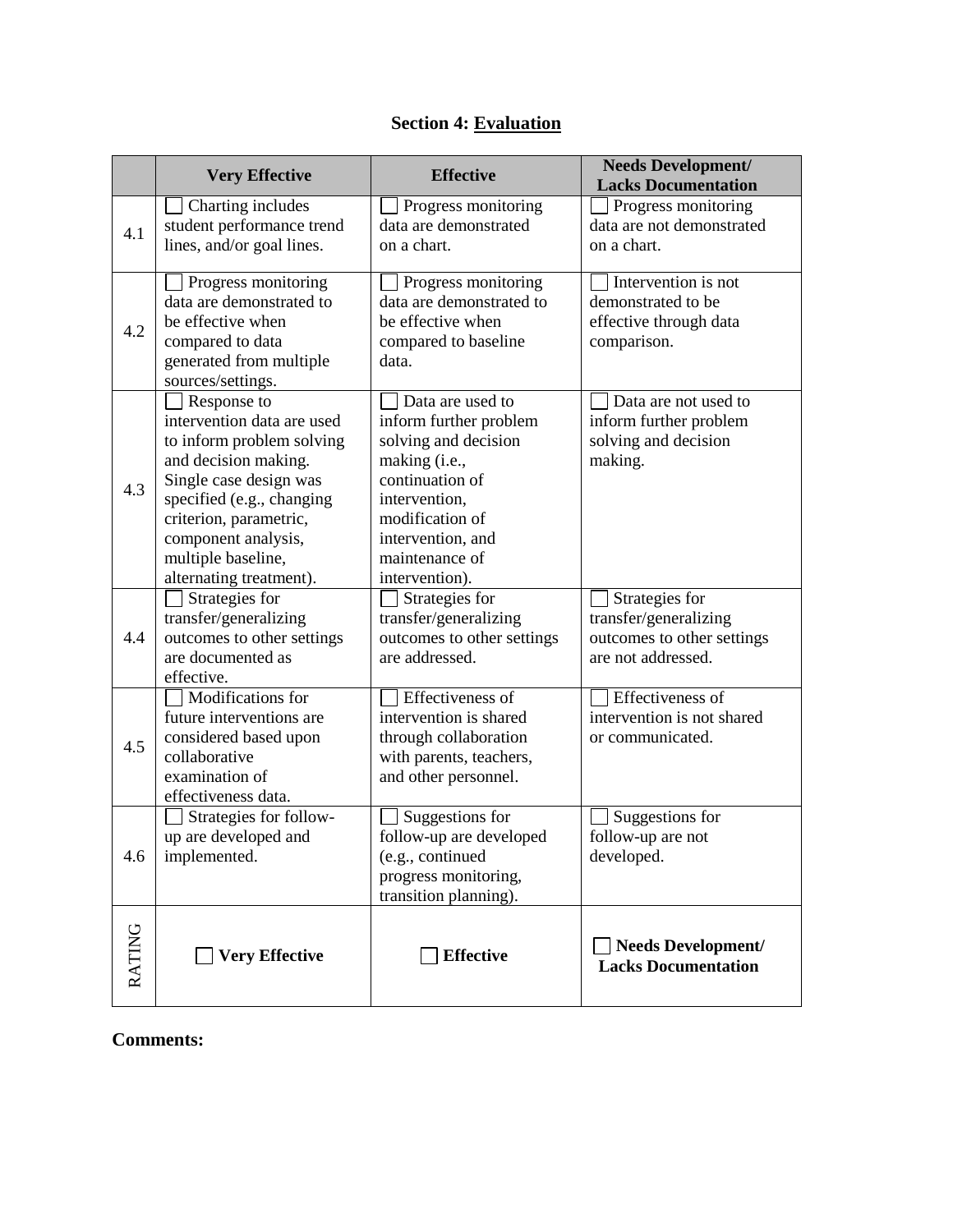# **III. Counseling Case Study**

### **What you need to provide:** Signed permission form

Copies of Weekly Progress Notes Formal Case Summary Narrative with appropriate appendices

Although the documents you provide will be treated as confidential, please sure to redact any identifying information.

### **Case Management**

This section is primarily providing documentation for permission to provide counseling services, weekly progress, and the final summary report. The case summary report will include information required for the Treatment Planning section of the rubric, and the Weekly Case Notes should include the required information from the Direct Services section of the rubric.

### **Treatment Planning**

Referral Question / Description of Problem: Use the referral question or problem as a basis for conceptualizing the case. Provide a clear description of who the referring party is and the nature of the problem in specific, behavioral, measurable terms.

### Background and Context

Describe relevant ecological context, including (a) relevant behavior setting (e.g., number of people, stressors, types of activities, demands, etc.), (b) antecedents to problem(s), (c) consequential events, (d) the conditions under which the problem does the problem not occur, (e) interpersonal or group process variables, (e) cultural or linguistic factors, (f) system factors (e.g., family or school) that might affect the case, and (g) developmental factors. Be sure to address any previous attempts to resolve the problem or factors that might be maintaining it.

Goals: As a formal part of the planning process specific goals should be developed in collaboration with the student. Goals should also be derived based on pre-test data and therefore measurable.

**Students should prepare a Goal Attainment Scale for this counseling case based on the pretest data or in light of reason for referral and should record this information in the outcome section of the case summary or narrative with consideration for what the data mean (see Outcomes section below).**

### **Direct Services**

A description and justification for your theoretical approach to this case (e.g., cognitivebehavioral), and a clear description, documentation, and justification of the counseling strategies should be described. The justification should be based on three factors: (a) a review of the research on relevant counseling strategies, (b) a broad-based understanding of the problem and hypothesized function, and (c) relevant ecological factors, such as the student's strengths and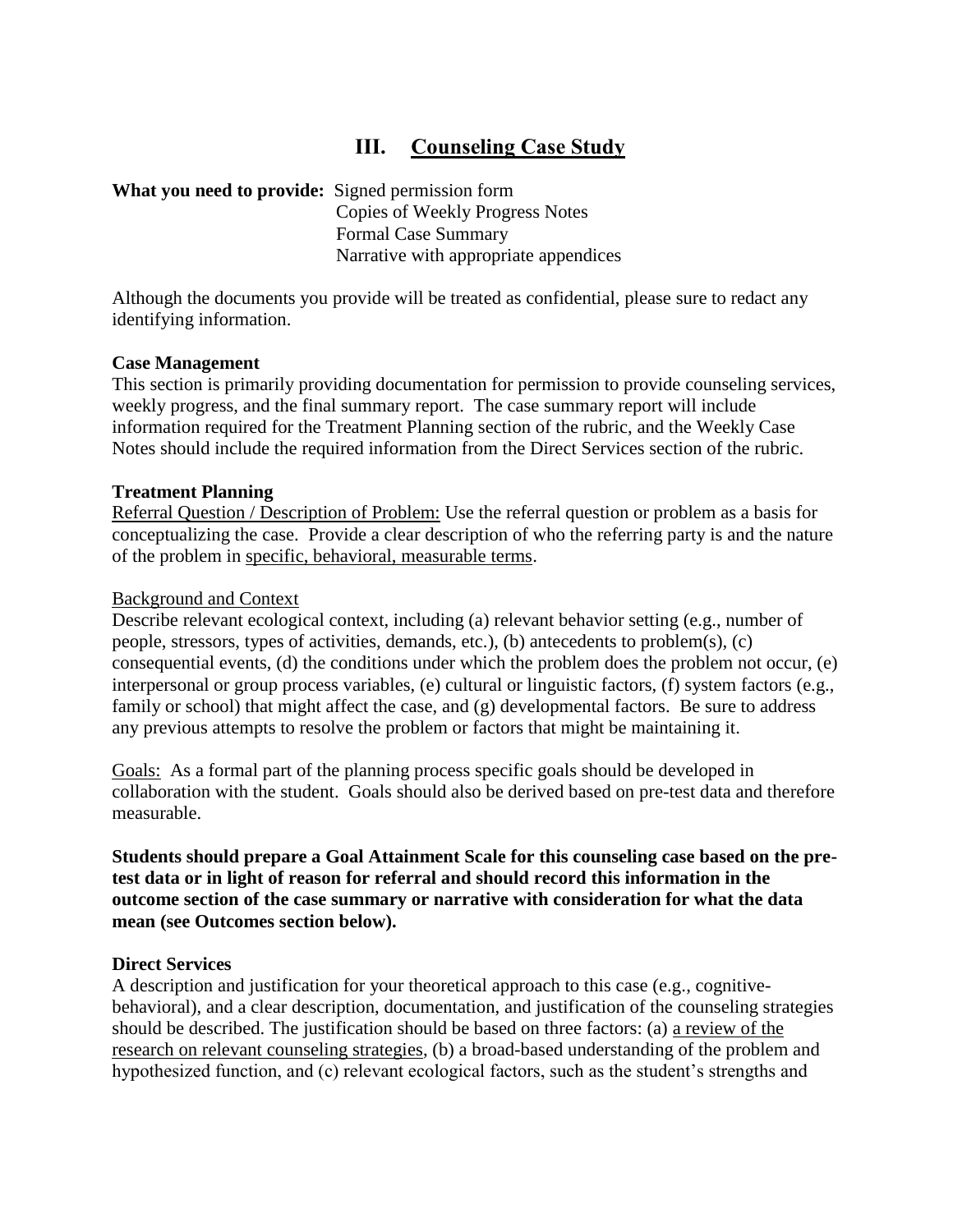interests, relevant sociocultural aspects of the case, and the systems (e.g., school and / or family) context.

Appendix A--Reference List of Articles Reviewed for Counseling Strategies At the end of the case report, provide a list of references (APA format) that provide empirical support for one or more of the counseling strategies.

### **Outcomes**

The evaluation part of the report shall include a detailed description of the extent to which the counseling strategies were implemented as planned. Provide a summary of counseling outcomes with respect to (a) goals, (b) the student's reactions to counseling (i.e., this may also include student satisfaction survey data), and (c) related effects. Based on the available data, determine to what extent any changes might be attributable to the counseling. Describe how and why the counseling plan will be modified as a result of the evaluation. In the Appendix of the report, there should be a clearly labeled graph (see APA publication guidelines) that appropriately compares pre-counseling and post-counseling data with respect to counseling goals. Please be sure to include your Goal Attainment Scale with descriptors and with the outcome rating clearly noted.

## **Ethical and Legal Issues**

In Appendix B indicate how you abided by relevant NASP ethical standards in providing counseling services. Cite the specific standards.

## **Self-Evaluation of Counseling Process Issues**

In a separate document provide a description and critique of the process issues in this case, including to what extent you:

- established a mutually rewarding and collaborative process (i.e., built rapport);
- attended to nonverbal/paralinguistic cues
- used active listening and expressed empathy;
- maintained appropriate boundaries with client;
- summarized the important points;
- conducted the meetings at an appropriate tempo;
- avoided speaking too much or too little;
- handled termination

Provide brief examples of the strengths and weaknesses of your counseling behavior.

### **Intern Individual Counseling Rubric**

|                                         | Needs<br>Improvement | Satisfactory | Exceptional |  |
|-----------------------------------------|----------------------|--------------|-------------|--|
| <b>Case Management</b>                  |                      |              |             |  |
| Obtained written permission for         |                      |              |             |  |
| counseling—documentation to be provided |                      |              |             |  |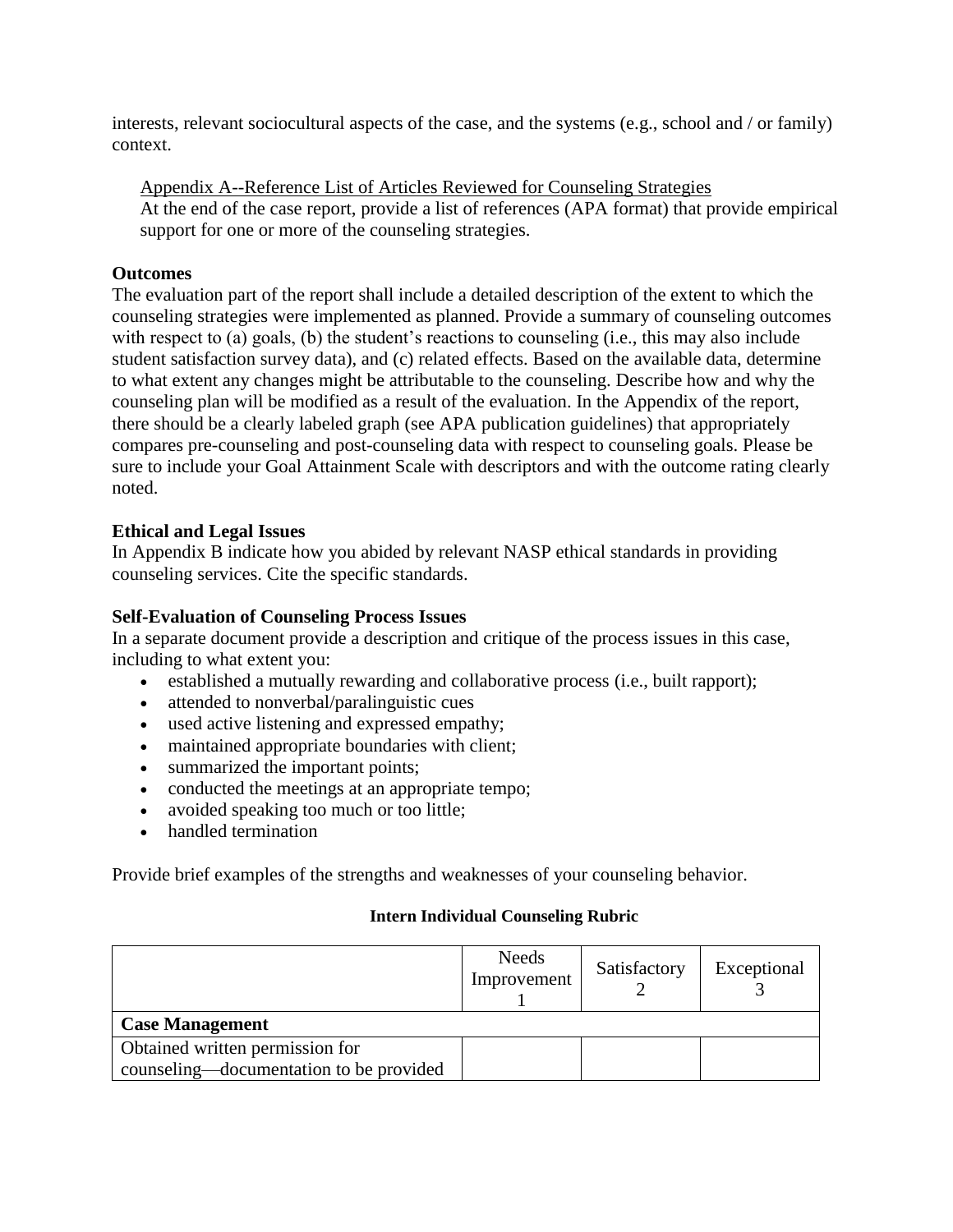| Completed weekly case notes (must be at      |  |  |  |
|----------------------------------------------|--|--|--|
| least 10 sessions)—to be included            |  |  |  |
| Completed formal case summary-to be          |  |  |  |
| included                                     |  |  |  |
| <b>Treatment Planning</b>                    |  |  |  |
| Reason for referral stated in observable and |  |  |  |
| measurable terms                             |  |  |  |
| Background and context of problem            |  |  |  |
| coherently described                         |  |  |  |
| Considered cultural diversity in             |  |  |  |
| conceptualization of problem                 |  |  |  |
| Goals/focus clearly stated and consistent    |  |  |  |
| with theoretical framework                   |  |  |  |
| <b>Direct Services</b>                       |  |  |  |
| Description, justification for counseling    |  |  |  |
| strategies                                   |  |  |  |
| Considered cultural diversity in selection   |  |  |  |
| and implementation of counseling             |  |  |  |
| interventions                                |  |  |  |
| Documentation of empirical support for       |  |  |  |
| intervention/strategies-in Appendix          |  |  |  |
| <b>Outcomes</b>                              |  |  |  |
| Measured effectiveness of counseling         |  |  |  |
| intervention--GAS                            |  |  |  |
| Measured effectiveness of counseling         |  |  |  |
| intervention with pre- and posttest measures |  |  |  |
| data to be included                          |  |  |  |
| Measured student satisfaction with           |  |  |  |
| counseling sessions-data to be included      |  |  |  |
| <b>Ethical and Legal Issues</b>              |  |  |  |
| Statement on how you abided by NASP          |  |  |  |
| ethical standards in relation to case—in     |  |  |  |
| Appendix                                     |  |  |  |
| <b>Self-Evaluation of Counseling Process</b> |  |  |  |

### **NOTE:**

**Needs Improvement:** Element is either not present, not fully described, or does not represent good professional practice.

Satisfactory: Element is adequately described and represents good professional practice. **Exceptional:** Element is very well described and represents outstanding professional practice.

If the student obtains a score of 12 across the six broad areas, s/he earns an overall passing score for the case study. Students earning a rating of 1 "Needs Improvement" for any specific item, may need to remediate this item in order to pass the case study.

# **IV. Response-to-Intervention Academic Case Study:**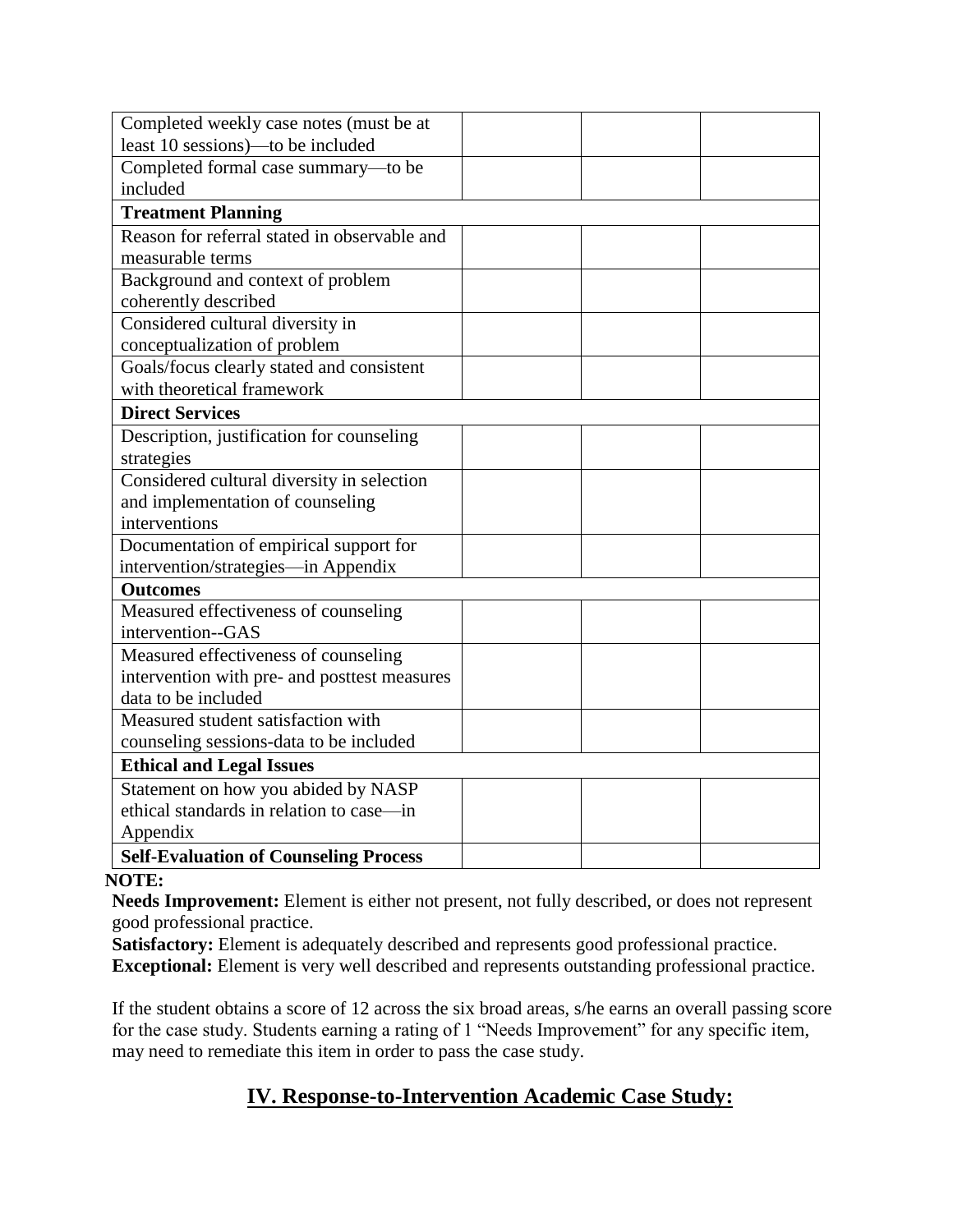# **Data-based Decision-Making Option**

You will identify a person at your internship site that is responsible for a part of the RtI process (e.g., collecting RtI data, implementing interventions, making data-based decisions at team meetings). This person may be a **Title 1 teacher**, an **Interventionist**, or even the **school psychologist**. You will meet with this person to observe the *entire* RtI process. It may be helpful to think of the process as occurring at 3 levels: Systems level, Group level, and Individual level. Your case study involves four major components.

## **1. Report on the RtI process used at your internship site. Here are some possible questions that you might ask. Do not limit yourself to these – it is expected that there will be significant variability in case studies, based on site differences.**

- How are students referred?
- What happens to referrals once they are made?
- Are there set criteria that teachers are aware of for PST referrals?
- What is the problem-solving process?
	- o Who determines what the problem is?
	- o How is the intervention selected?
	- o Who implements it?
- How does the interventionist coordinate services with teachers?
- How and when are the data shared, and with whom are they shared?
- What interventions are used regularly?
- Are there established groups according to academic targets (e.g., reading fluency)
- What criteria are used for determining change in intervention services?
- What kinds of changes are typical?
- Are there certain exit criteria? If so, what are they?
- What percentage of students responds to intervention and do not get referred for SPED?

## **2. Observe at least 3 intervention sessions. Describe your observations.**

- Student (no identifying information)
- Pull-out process
- Characteristics of session (time of day, # times per week, group or individual, etc.)
- Targeted skill
- $\bullet$  Intervention (what is it?)
- **3. Data: There are 3 options for the kind of data that can be included in this project: systems level, group level, or individual level.**
	- Include your choice of data in this project (e.g., graph)
	- Discuss the data in terms of data-based decision-making
	- What is the student's/group/system's goal?
	- How was goal determined?
	- How long has student/group/system received intervention?
	- Has the student/group/system made progress?
	- Have there been any changes in intervention?
	- Has the interventionist (or team) made any decisions in terms of exiting intervention or SPED referral?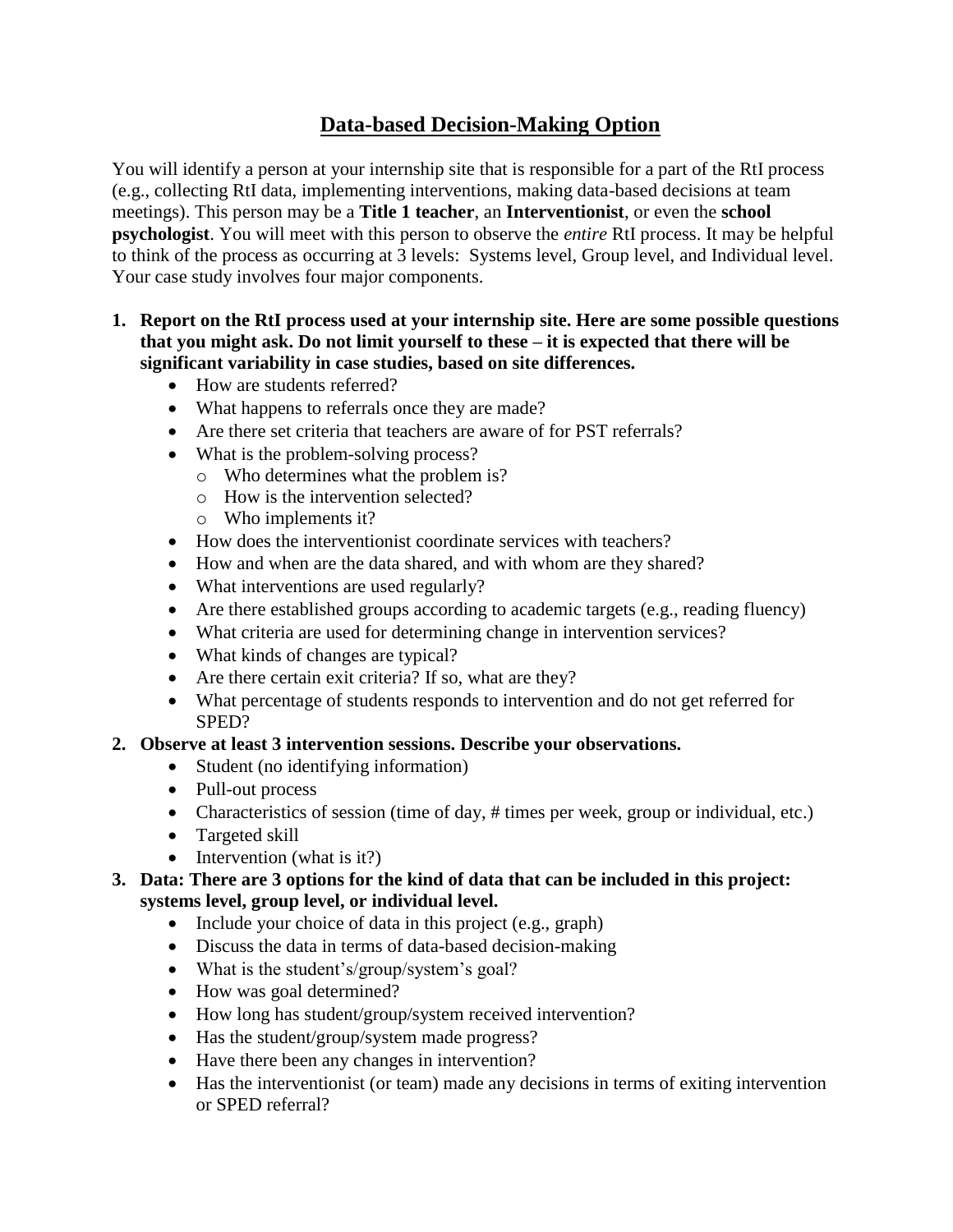## **4. Goal attainment scaling (GAS)**

- Based on what you have learned about your school's RtI system, develop a goal attainment scaling (GAS) table that captures what the goals are at the level you have chosen to describe in this project: system, group, or individual
- $\bullet$  Be certain to list the name of the assessment tool that is used in your district (e.g., AIMSweb)
- Much less than expected  $\vert$  -2 70% of students achieving at or above the 25<sup>th</sup> percentile Somewhat less than expected | -1 75% of students achieving at or above the  $25<sup>th</sup>$  percentile Expected level of outcome  $\vert$  0 80% of students achieving at or above the  $25<sup>th</sup>$  percentile Somewhat more than expected  $+1$   $85\%$  of students achieving at or above the  $25<sup>th</sup>$  percentile Much more than expected  $+2$  90% of students achieving at or above the  $25<sup>th</sup>$  percentile
- For systems level, the GAS should be similar to this table:

- For group and individual level data, the goals should be specific to the individual or group.
- This part of the case study is essential because you must be able to document change in an individual, group, or the system. Consult carefully with your RtI personnel to develop the most appropriate GAS for your district.
- 5. Put on your consultation hat and make recommendations for change. Your recommendations will vary in terms of scope (systems, group, and individual) because they are site-specific. They do not need to be linked together (e.g., some may be for the system as a whole, some may be for a group you observed).
	- Develop at least **5 recommendations** that are evidence-based
		- o Provide details about why you're making each recommendation
		- o Provide evidence for each recommendation
	- Each recommendation should approximate a half-page, double spaced

This case study will take a significant amount of time. Plan carefully. There are no length requirements. It is estimated that, once written, the case study will be 8-12 pages, double-spaced. The format of your write up is up to you. It should be well organized, however, and the use of "white space," headers, and boldface is recommended.

## Evaluation of Case Study

Each of the five (5) "sections" outlined above will be considered when evaluating the RtI case study. The following ratings will be used to indicate the quality of the RtI case study and accompanying narrative:

3 = Pass: Student demonstrates mastery, requiring little or no additional supervision. 2 = Minimal Pass: Meets expectations for level of training; it is understood that continued practice and supervision are required.